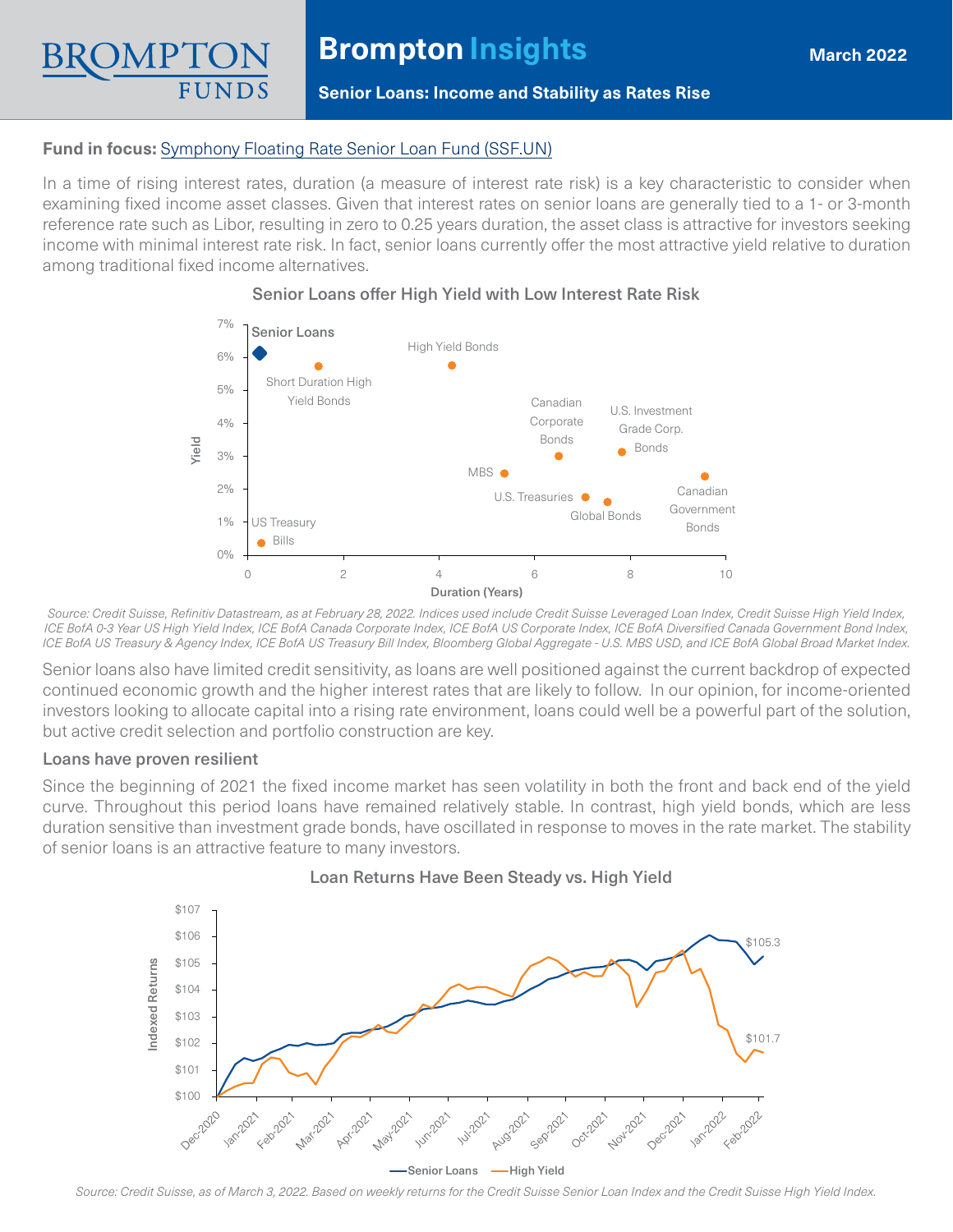# Strong demand from institutional and retail investors

The steady performance of loans in the face of rising rates has resulted in strong demand from both institutional and retail investors. Institutional collateralized loan obligation (CLO) creations have been a growing source of loan demand since the CLO industry was reborn in the aftermath of the Global Financial Crisis. The loan market saw a record \$183 billion of net CLO creation in 2021, resulting in approximately 2/3rds of primary market loan issuance being taken up by CLOs.



CLOs Have Seen Consistent Strong Demand

For retail investors, senior loan mutual fund and ETF flows tend to be tactical in nature and are heavily influenced by the sentiment around interest rates. Between December 2018 and December 2020, when the perceived risk of rising interest rates was low, loans saw outflows totaling \$86 billion. Beginning in January 2021, however, that trend dramatically reversed with mutual funds and ETFs seeing \$45 billion of inflows in 2021 and \$10 billion so far in 2022.



Loan Mutual Funds and ETFs Have Seen Strong Demand

*Source: Morningstar, as of February 28, 2022*

This demand provides a stable backdrop for loans and allows issuers ample access to capital as fundamentals continue to improve post-COVID and issuers take advantage of strong economic conditions.

# Spreads are near long-term averages

While spreads have narrowed considerably for loans, driven partly by strong demand, loan spreads are not at alltime lows. Loan spreads today are only minimally below long-term averages, and well outside of the tighter levels seen in previous credit cycles. This is somewhat surprising given the current stage of the interest rate cycle and may represent an opportunity for new investors.